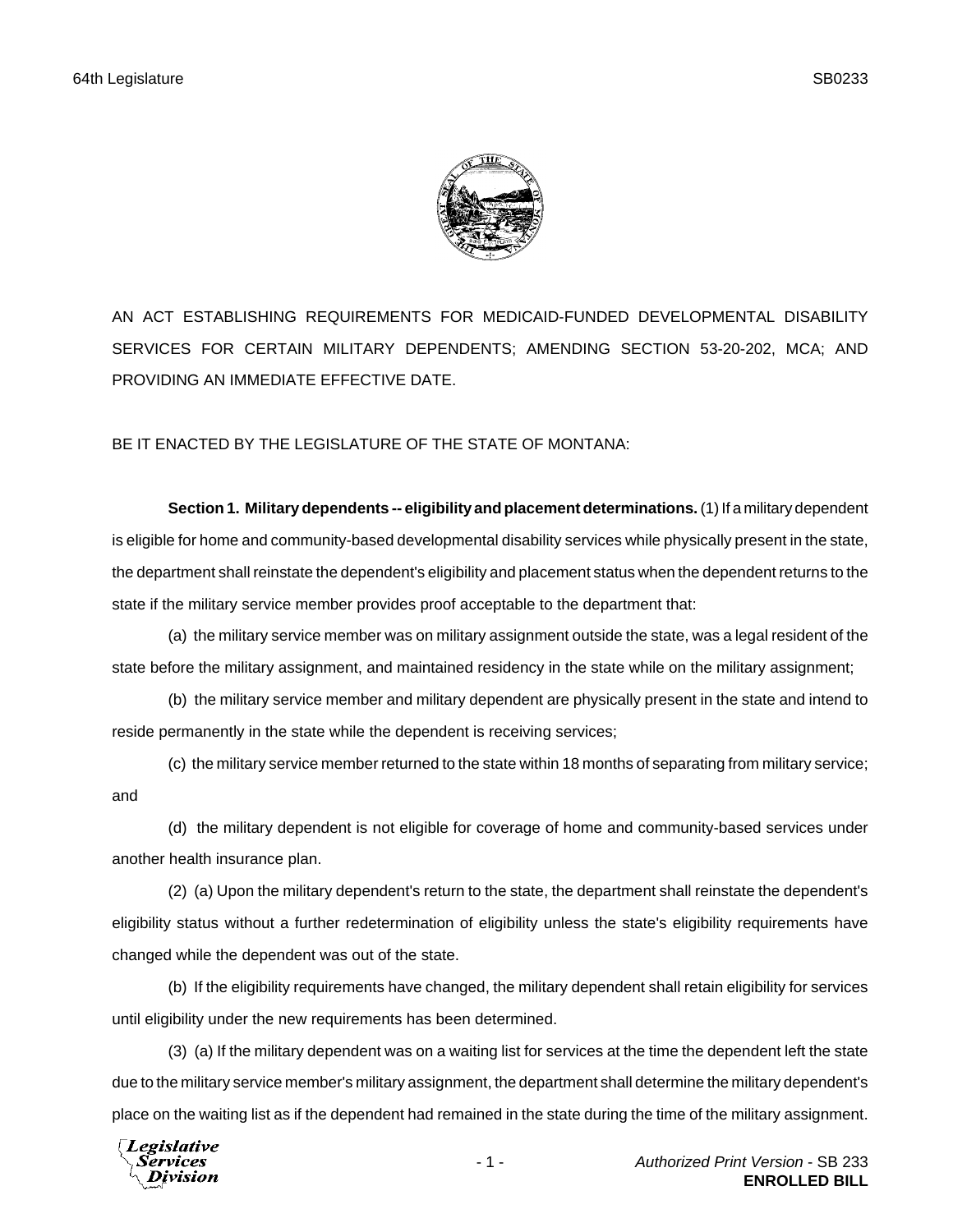(b) If the department finds that the military dependent would be immediately eligible for services upon return to the state, the department shall place the dependent in services as soon as an opening occurs. The department may not remove a person from services in order to place a military dependent in services.

(4) Upon the military dependent's return to the state and when a request for services is made, the department shall notify the dependent of the availability of services and any changes in eligibility requirements. The department shall provide due process through the appeals processes established by the department.

(5) To continue eligibility under this section, the military dependent must inform the department of the dependent's current address and provide updates as requested by the department.

**Section 2.** Section 53-20-202, MCA, is amended to read:

**"53-20-202. Definitions.** As used in this part, the following definitions apply:

(1) "Comprehensive developmental disability system" means a system of services, including but not limited to the following basic services, with the intention of providing alternatives to institutionalization:

- (a) evaluation services;
- (b) diagnostic services;
- (c) treatment services;
- (d) day-care services;
- (e) training services;
- (f) education services;
- (g) employment services;
- (h) recreation services;
- (i) personal-care services;
- (j) domiciliary-care services;
- (k) special living arrangements services;
- (l) counseling services;
- (m) information and referral services;
- (n) follow-along services;
- (o) protective and other social and sociolegal services; and
- (p) transportation services.

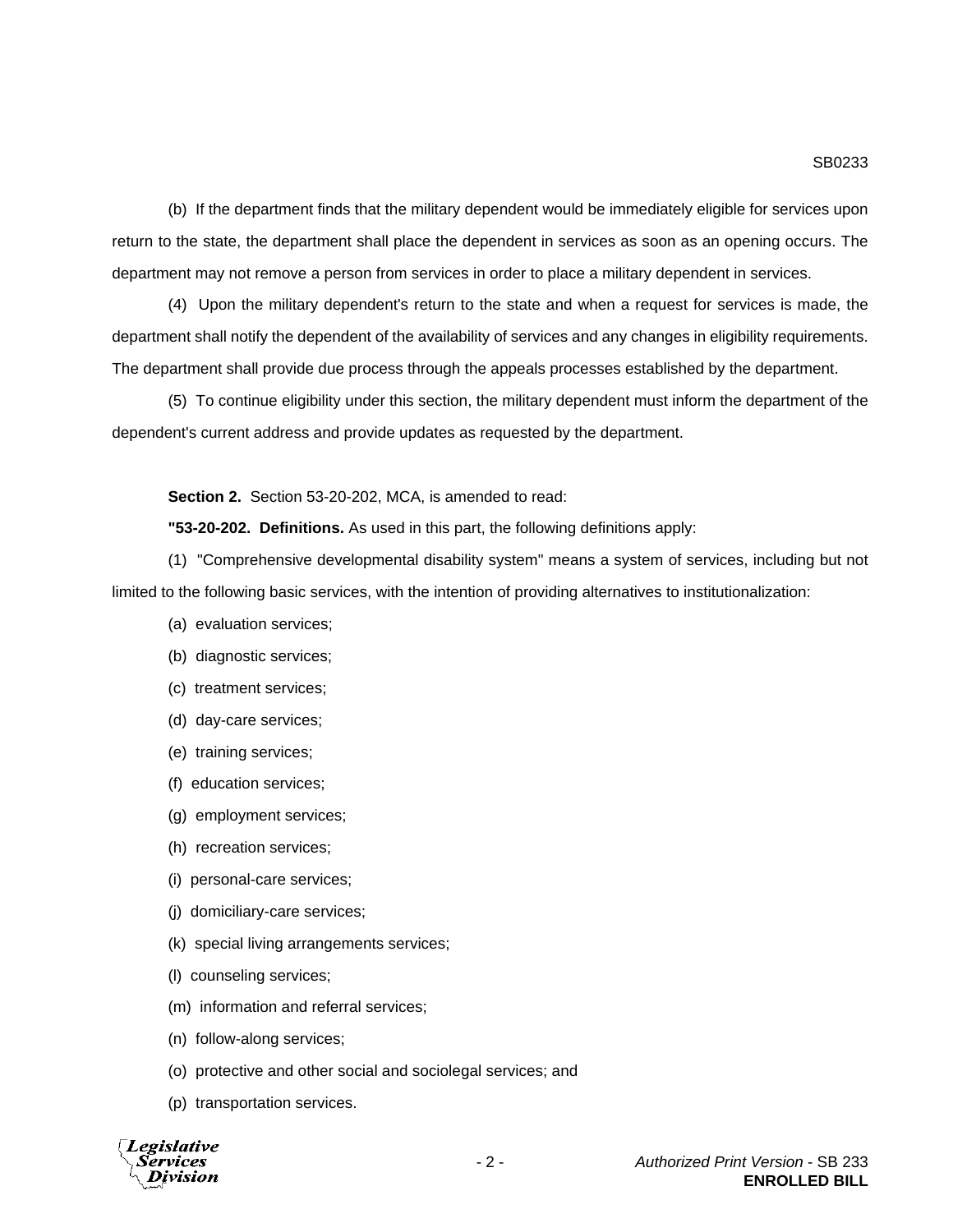(2) "Department" means the department of public health and human services.

(3) "Developmental disabilities" means disabilities attributable to intellectual disability, cerebral palsy, epilepsy, autism, or any other neurologically disabling condition closely related to intellectual disability and requiring treatment similar to that required by intellectually disabled individuals if the disability originated before the person attained age 18, has continued or can be expected to continue indefinitely, and results in the person having a substantial disability.

(4) "Developmental disabilities facility" means any service or group of services offering care to persons with developmental disabilities on an inpatient, outpatient, residential, clinical, or other programmatic basis.

(5) "Legal resident" means a person who maintains Montana as the person's principal establishment, home of record, or permanent home and where, whenever absent due to military obligation, the person intends to return.

(6) "Military dependent" means a child of a military service member.

(7) "Military service" means service in the armed forces or armed forces reserves or membership in the Montana national guard.

(8) "Military service member" means a person who is currently in military service or who has separated from military service in the previous 18 months either through retirement or military separation."

**Section 3. Codification instruction.** [Section 1] is intended to be codified as an integral part of Title 53, chapter 20, part 2, and the provisions of Title 53, chapter 20, part 2, apply to [section 1].

**Section 4. Effective date.** [This act] is effective on passage and approval.

- END -

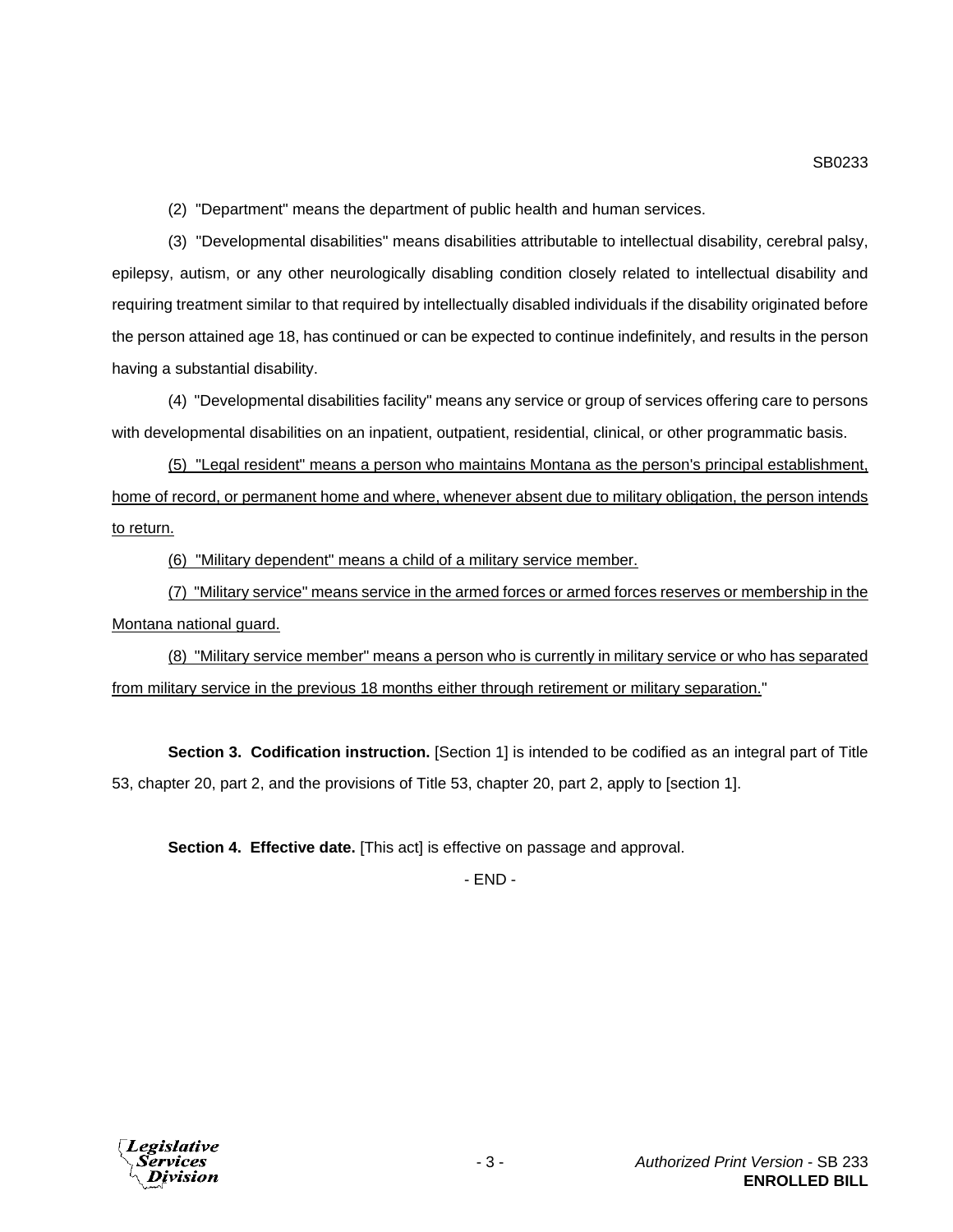SB0233

I hereby certify that the within bill, SB 0233, originated in the Senate.

Secretary of the Senate

President of the Senate

| Signed this | dav     |
|-------------|---------|
| of          | , 2015. |

Speaker of the House

| Signed this | dav     |
|-------------|---------|
| οf          | , 2015. |